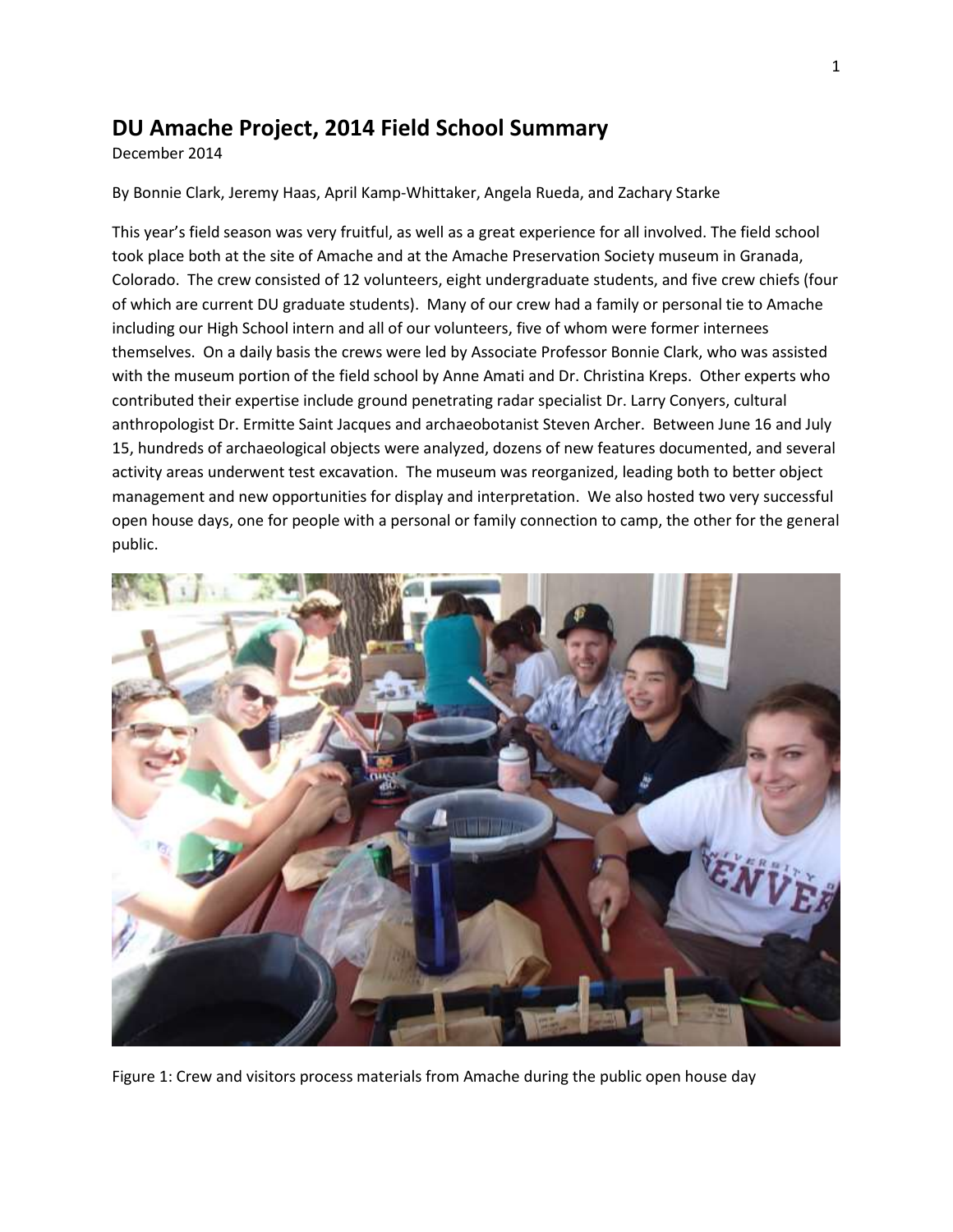### **In the Museum**

Museum work conducted during the 2014 field season was centered on collections management. A main goal for the season was to accession all new objects, which crews successfully completed over the course of the month. With a focus on collections management, students were able to participate in every step of processing new collections, including documenting and condition reporting objects to creating archival boxes to house acquisitions. In total, we accessioned sixty new objects, archives, photographs, and library materials into the museum's collections. During the second week of processing collections, volunteer and former internee Gary Ono worked with students to photograph a majority of our new acquisitions. Through this workshop, students learned proper techniques for object photography, which is useful for both museum and archaeology work. Furthermore, we were able to use the photographs in the museum's database, and students were able to continue with object photography as part of their daily museum work.

Additionally, as part of collections management, museum crew chief Angela Rueda created a nonaccessioned collection. Since its inception, the Amache Museum has been gifted a number of Japanese cultural items. These objects, however, do not relate directly to Amache, and therefore, are out of the scope of the museum's collections. Yet, in taking the objects into the museum, the institution assumed responsibility for them. Developing a non-accessioned collection allows the museum to document the objects under their care, without formally adding them to their collections. In creating this system, we removed cultural items from display and in total catalogued and housed ninety-eight objects and photographs. This collection is outlined in an excel spreadsheet that can be updated with new nonaccessioned objects.

The completion of our collections processing goal was facilitated by the addition of shelving in the collections area. During the first week, crews installed three shelving units, which more than doubled the museum's storage space. The shelves are currently being used to house collections, museum supplies, and frequently used items. In creating this new space, we also left open shelves to allow for growth in the collections. A recent analysis of the museum by outside experts suggested some simple steps to better protect the collections. We were able to put into place many of their suggestions; we installed a number of safety features in the collections area, including a fire alarm, fire extinguisher, and water detector.

While processing collections, we also cleaned and condition reported sensitive objects that had been on display for an extended period of time, including a WWII uniform, Kimono, and several internee art pieces. In doing so, we were able to determine any potential weaknesses or areas of damage for these objects, and students learned about the preservation of museum collections. While crews worked on this aspect of collections management, Reuda also did an inventory of all items on display. Inventorying objects allowed her to double check the locations of objects, and see what objects had been taken off of exhibition.

A secondary focus of museum work for the season was exhibitions. Our goals regarding exhibitions were to update content to reflect the current field season, and to reorganize the museum layout to create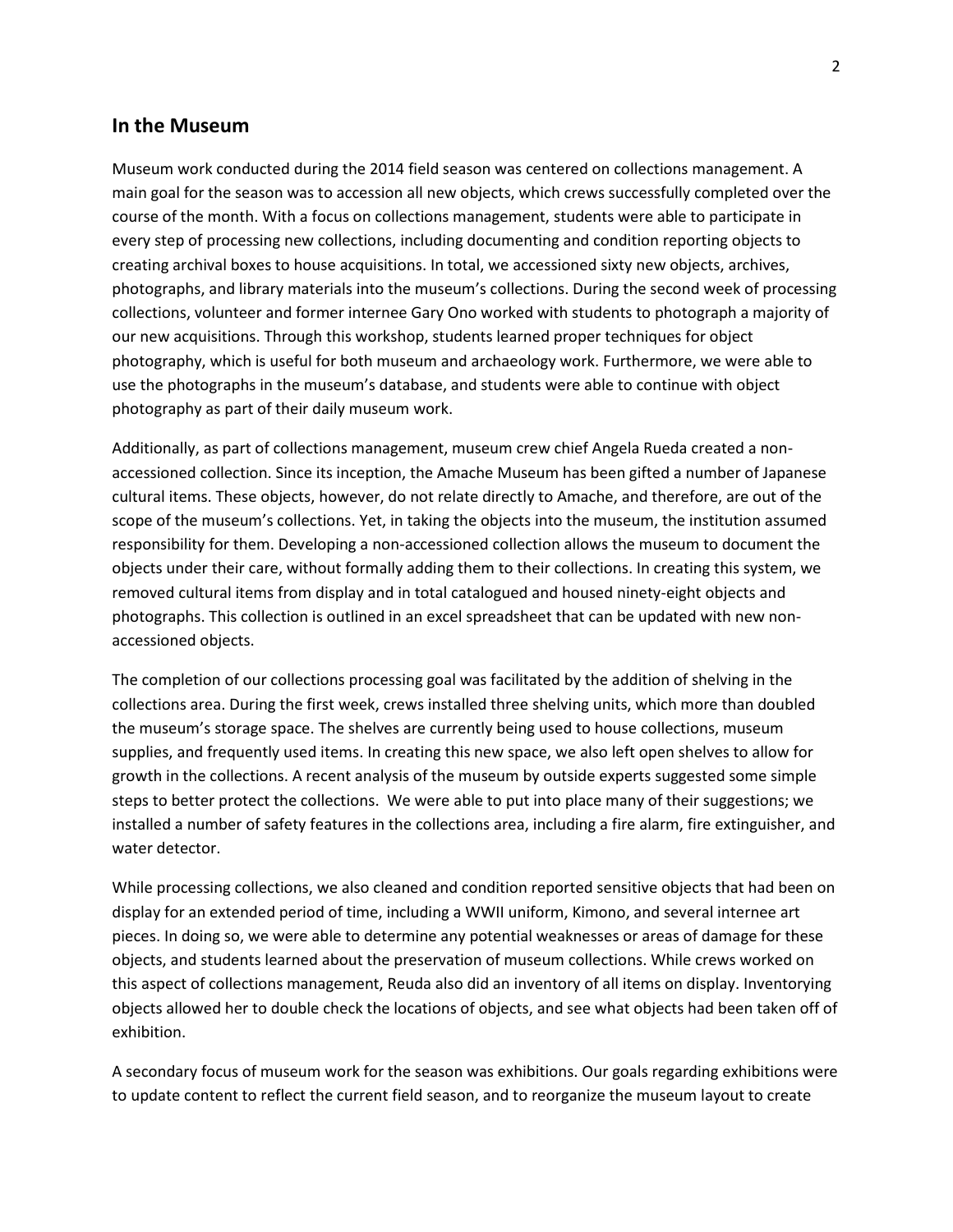additional space. During the first week, we removed a sink and countertop from the south area of the museum. Taking out the sink enabled us to move a floor-length, three-piece mural that previously served as a room divider against the southwestern wall. By doing so, we created additional exhibition space. We were able to move a glass display case to create wider walkways in the northern area of the museum and we created a display of furniture from camp in front of the newly positioned mural.

Creating additional exhibition space also allowed us to rethink the flow and narrative of current exhibitions. To create a more linear narrative, we removed several objects from display, opening up space between exhibits; moved exhibitions for flow; and reinterpreted several objects. As part of these changes, we also developed a new introductory exhibit that discusses the short time period for relocation, and utilizes a number of the museum's new collections. In updating exhibits, students were able to write exhibition text, consider narrative, and execute exhibition design and installation.

Finally, a major goal for exhibitions was to update and rethink the *What's Your Story?* exhibit, which allows individuals with personal connections to Amache to connect with and share their experiences at camp. The goal in re-doing the project was greater visitor participation, in part by making the space more inviting. As their museum project, our high school intern worked with a volunteer to rethink the exhibit's design. With the input of other students and volunteers, they created a space to share memories of camp, added a desk so visitors could write and look at camp directories, added additional lighting, and quotes and photos to illicit a greater connection to camp. During our open house, we had a number of visitors use the space and share a memory.

Keeping the museum open throughout the field school, led to an increase in visitor attendance. A number of visitors noted that they often passed the museum, but this was the first time it was open, and they were excited to be able to visit. In total we hosted about sixty visitors who took advantage of museum access to view library materials, photo albums, and exhibitions. In focusing on a few major areas of work, we were able to successfully execute a number of tasks, and students were able to learn a specific museum work skillset. Ultimately, we accomplished our major goals for the field season and were able to successfully share our work with the public and community.

# **Archaeological Accomplishments**

Work was concentrated in four blocks: 7H, 8F, 9F and 12H. Intensive pedestrian surface survey was completed in blocks 7H, 8F, and 9F, each of which were new areas for investigation. Excavation took place in blocks 7H and 12H.

Research this season focused again on daily life with a specific focus on community space, as well as research in areas of the site slated for future development. Our field work was shaped by thesis research of two MA students at DU. Zachary Starke's focus is on traditional practices in camp. Research by Jeremy Haas will focus on incorporating archaeology into high school social studies courses. Artifacts recovered from a collectors pile in 8F, where provenience data was lost, will be used as an education collection. This education collection will aid in the construction of archaeological based activities that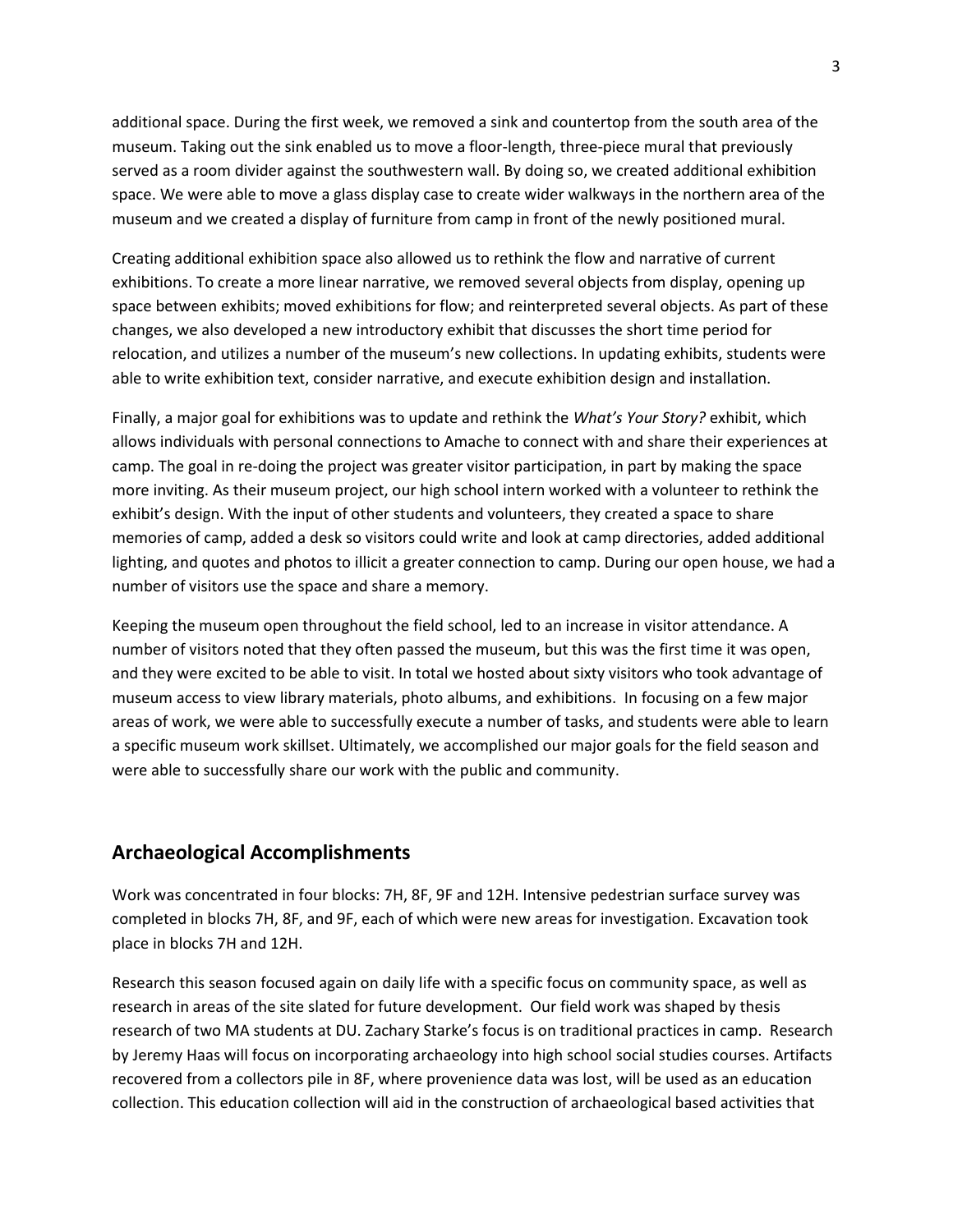will be designed with the intention of promoting site stewardship. The field experience also contributes to archeology as an avenue for multidisciplinary education.

#### **Block 7H**

Block 7H was the only block in the 2014 field season where both survey and excavation were undertaken. Located directly north of the elementary school and south of Block 6H and the Amache town hall, this block was selected because of its overall integrity; presence of the Christian Church office; and the surface manifestation of rectangular brick and cinder block feature. It was hypothesized that this represented the foundation of an o*furo*, or traditional Japanese bath. Residents of Block 7H originated primarily from rural communities in the Central California valley like Walnut Grove and Woodland and many were probably part of the farm industry there. Research in Block 7H was primarily led by April Kamp-Whittaker, a former MA student at DU whose thesis research focused on children at Amache. She is currently a Ph.D. student at Arizona State University.

#### **Survey:**

Survey of 7H revealed the high level of integrity in this block and produced 194 field artifacts and 25 features.

The material culture of 7H differed subtly from that of previously surveyed blocks. Although the number of surface artifacts was high, relatively few of these represented personal objects or luxury purchased goods. A majority of the ceramics were either plain white earthenware, or hotelware dishes from the messhall. Those personal object recovered were related to daily activities like cleaning or hygiene. A large number of tin cans were also recovered, many of them modified. The overall number of modified artifacts recovered in this block was unusually high with at least 28 recorded during field analysis. The extensive modification and reuse of materials along with the relative dearth of expensive purchased goods may reflect the general socio-economic status of the occupants of 7H prior to the war. The residents hailed from an area of often poorly paid rural agricultural workers and oral histories suggest some families had been migrant farm laborers. The latter's previous experiences with worker housing may have made them more experienced with modifying existing resources to serve alternative purposes. This might help explain some of the unique modified artifacts recovered from this block including FA 36, and 88, both rug beaters made from springs, wire, and strips of metal.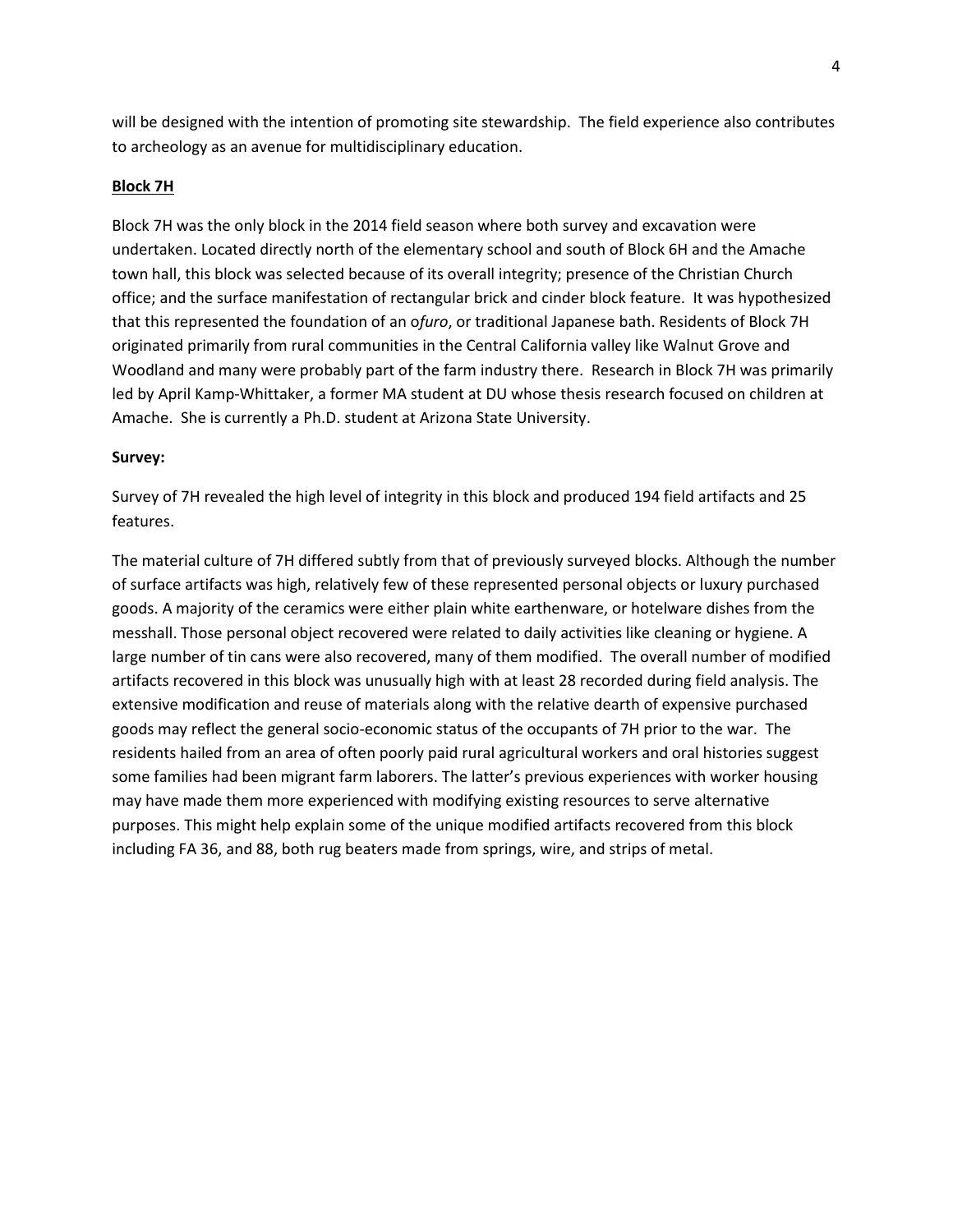

Figure 2: Example of home-made rug beater (FA 36) found in Block 7H

The exception to the previous observation on the lack of purchased luxury items was the presence of several unusual children's toys; a metal truck bed, a porcelain toy teapot spout, and a metal toy spatula. At least the truck and teapot were purchased prior to internment and brought to camp while the spatula may have been purchased there. A number of pieces of Akro Agate or similar design glass play teaset fragments were also recovered. These included one found in what may have been an informal play area (feature 21) located north of the Christian Church in the empty area between blocks. This artifact scatter contained; a small glass pitcher; an Akro Agate teaset piece, with another recovered nearby; a small handmade clay marble; and a fragment of pale pink milk glass. During survey a total of 15 marbles were recorded, with 5 of these being located near or in the garden feature to the East of the messhall, suggesting that children were using this shaded area to play.

Two other artifact types recovered during the survey also hint at activities occurring in the block. A high number of large clear lug handled jugs (12) were recorded along with one aqua glass sake jug fragment. Although the reuse of the former cannot be definitely confirmed, previous research has indicated that such jugs were potentially repurposed for the manufacture and consumption of moonshine sake. During survey of other blocks evidence of internee art has been recovered and 7H added to that small collection. Two small droplets of glass and a dollhouse size handmade glass pitcher (mentioned in the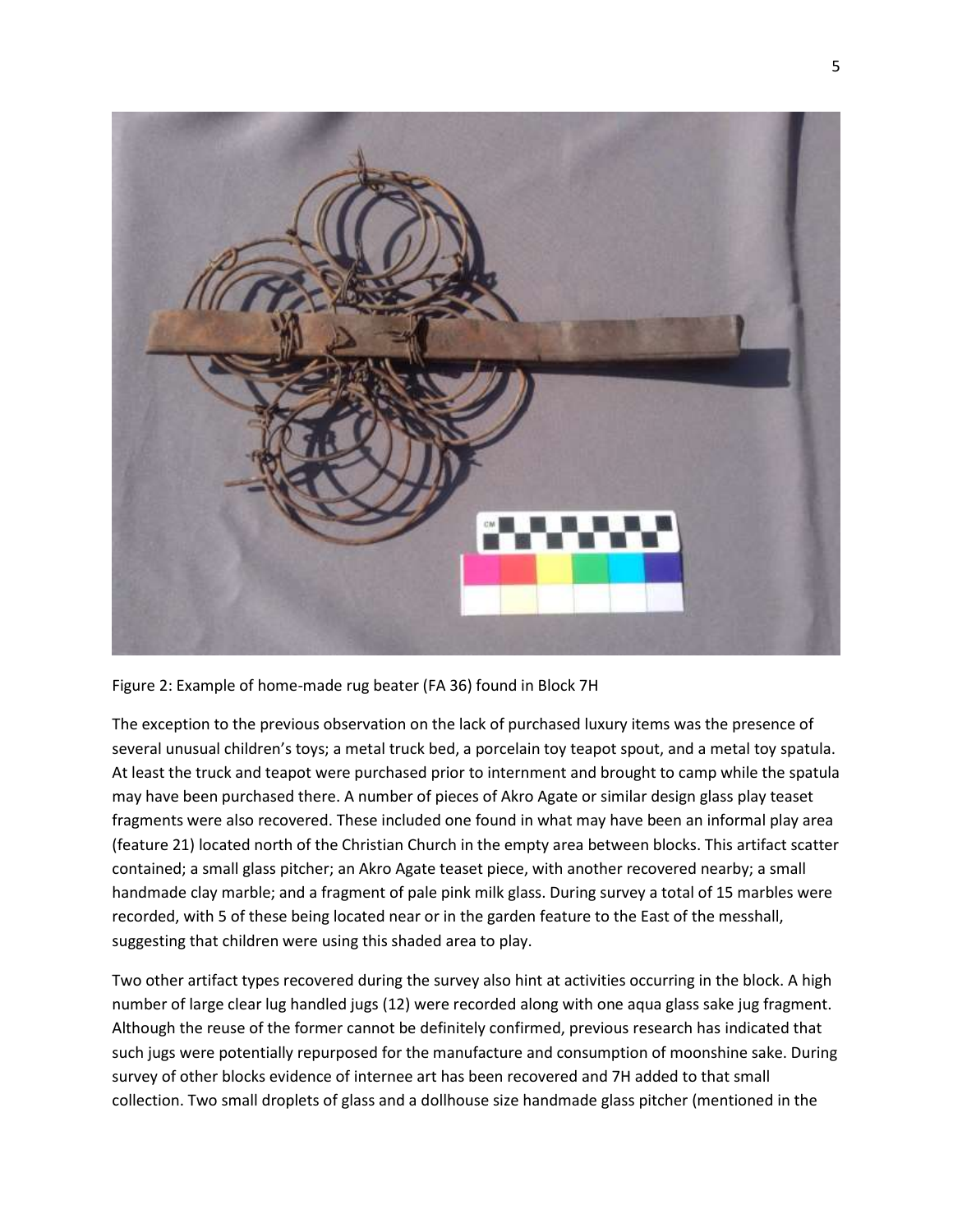preceding paragraph) were found in several locations in the block. The glass droplets look like refuse from bead or glass ornament making and may be evidence of these activities occurring in 7H, since this is the only location from which they have been recovered.

Of the 25 features recorded there were 12 entryway gardens, four areas of public landscaping, two other landscape modifications, two trash scatters, a road segment, an activity area, a coal dump, and the foundations of an *ofuro*.

Mapping of entryway gardens revealed a possible planned landscape across the block through the regular arrangement of trees. Although many trees were no longer standing, where possible, the original location was determined. Based on these estimates each garden had a row of trees located between 2 -2.30m from the front of the barrack. These trees were located to either side of a doorway and frequently at the ends of the barrack as well. Many of the barracks also have small crumbling pieces of brick in front of the entryways, evidence of brick landings. Although these elements hint at an organized landscape plan it appears that each family individually landscape the areas in front of their barrack. A range of landscaping materials were observed, including limestone, asbestos, brick, river cobble, and in a few locations concrete. During recording and survey it was noted that a large number of tin cans, especially modified ones, were located near these entryway gardens. Based on previous excavations and historic images it is likely that these cans were used in the gardens as planters and at least one confirmed planter was recovered, FA 124, a hanging plant basked made from wire and a large messhall basin.

Several of these gardens and the public gardens had coal arranged around the base of trees. The coal ranges in size from small crumbles to large chunks. The use of coal as a landscaping material has not been previously observed but in this block seems to have been intentionally deposited and may have served a decorative purpose similar to landscaping bark or gravel. Feature 23, a public garden area near the bathhouse demonstrates the use of this material clearly.

Several general landscape modifications were also identified. The northeastern end of the block has a more hilly terrain and is subject to erosion and drifting sand. To combat the gradual buildup of sand against the entryways to barracks internees appear to have constructed retaining walls. A historic photograph of the Christian Church entrance confirms the use of a retaining wall, the remains of which were identified during survey. The most impressive of these was feature 17, located in front of barrack 12, which served both as a retaining wall and as a garden feature.

#### **Excavation:**

Three units were opened in 7H during the 2014 field season. Two units (a 1.5 x 2m and a 1.5 x 1.5m) were positioned to bisect the potential *ofuro* in the hopes of identifying internal activity areas, structural composition, locating the ash clean-out, and thus confirming the function of the feature. The third (1 x 1m) unit was located southwest of the *ofuro* in an area of interest identified by a GPR grid placed to the north of the bathhouse. This GPR grid was located in the hopes of determining whether there were any garden features or a superstructure associated with the feature and ran 26 m north/south by 7 m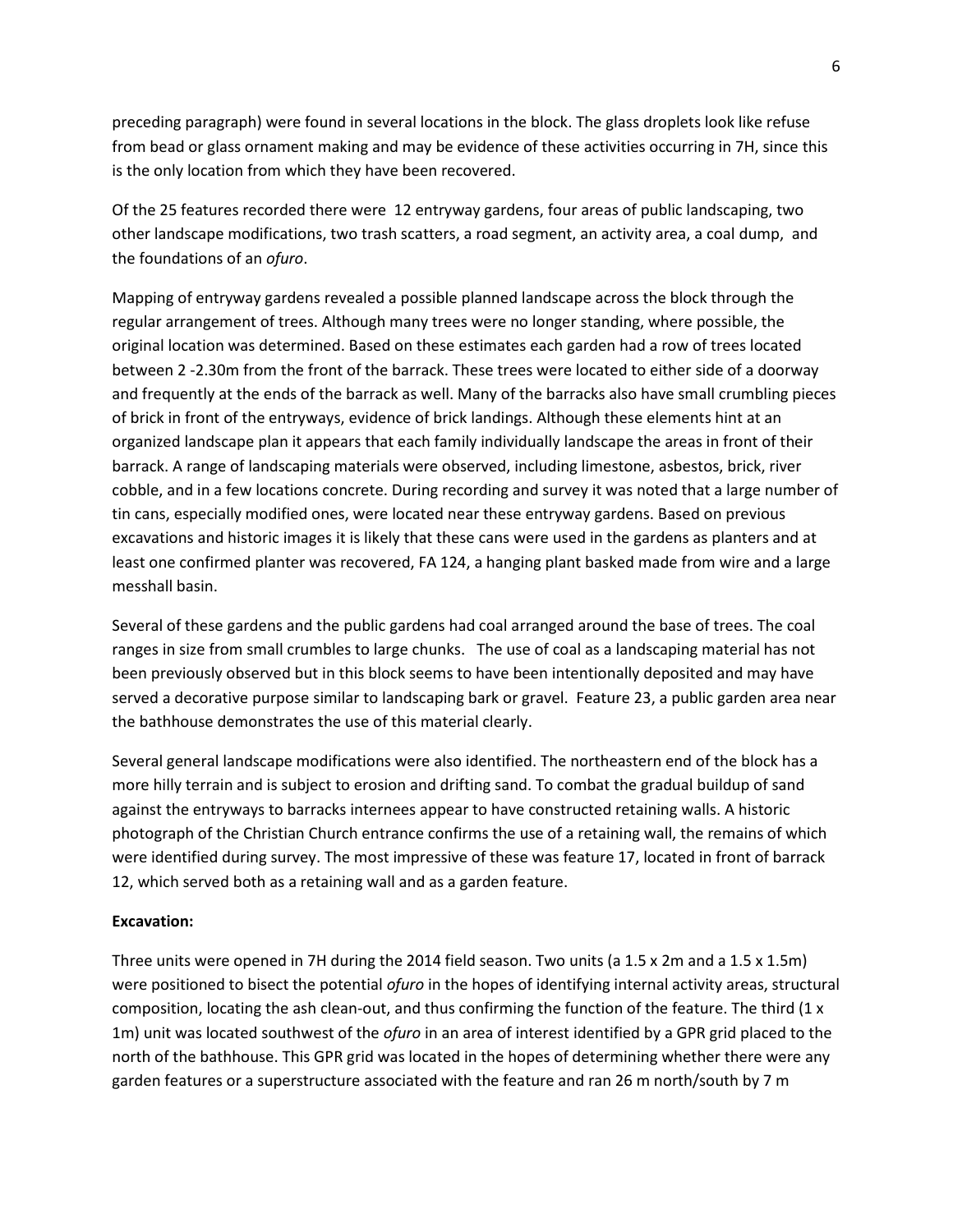east/west, encompassing features 4, 5, &6. While no superstructure or garden was visible a series of horizontal reflection were identified running north/south along the west side of the grid.

#### Unit 2007N/2000E:

Unit 2007N/2000E was placed to identify the source of the GPR reflection, which was hypothesized to be a pathway or other feature associate with the *ofuro*. 2007N/2000E was a relatively sterile unit composed predominantly of alluvial sandy silt deposits and relatively little cultural material. The unit was excavated to a depth of 57 cmbd where a layer of compacted earth was uncovered. This was determined to be the bottom of the cultural layer and the source of the GPR reflection. The compacted surface seems to have been a section of an informal pathway that ran north from the bathhouse and past the *ofuro* towards Block 6H and the town hall garden. We posit that this was part of a system of informal pathways that would have been visible during the camp's occupation and were created by repeated use of the same route, resulting in the highly compacted surface we observed.

#### *Ofuro* Excavation:

Two units 2010.5N/2002.5E and 2012N/2004E were opened. These units were positioned to encompass both types of the *ofuro* construction materials – primarily brick and cinderblock. They also included both the interior and exterior to identify feature fill and possible evidence of a superstructure. To function as support for a *ofuro*, this feature would have required a clean-out, or some other access to the area that would have been underneath the tub of the *ofuro*. Such an area is needed both to build the fire that would heat the water in the *ofuro* and to allow cleaning out the ash or coal clinker from spent fires.

After the top layer of soil was removed each unit was divided into two separate contexts for excavation, interior and exterior. This allowed for differences in artifacts content and soil to be identified and recorded both across the two units and between the interior and exterior of the foundation.

#### Unit 2012N/2004E

Located on the northeast corner of the foundation this unit was placed in the cinderblock half of the *ofuro* to catch what we suspected might be the cleanout, an area with no structure visible on the surface. After wall cleaning this area was revealed to have a significantly decayed cinderblock, indicating that the *ofuro* wall enclosed all of this area. Removal of top soil showed that there were significant differences between the fill of the two units. While the exterior of the foundation contained primarily windblown alluvial soils the interior contained significant amounts of coal clinker and ash. Artifact contents between the two areas also varied.

The interior of the foundation produced a greater quantity of melted glass, a charcoal lens about 25cm below surface, small metal fragments and nails, and a deposit of toiletry and cosmetic containers. This deposit was located in the southeast corner and was partially embedded in the sidewall of the unit, continuing on into the interior of the *ofuro*. This area was a tight deposit with 3 compacts, several small glass toiletry bottles, an eyedropper, thimble, and a plastic spool of unknown purpose (Figure 3). The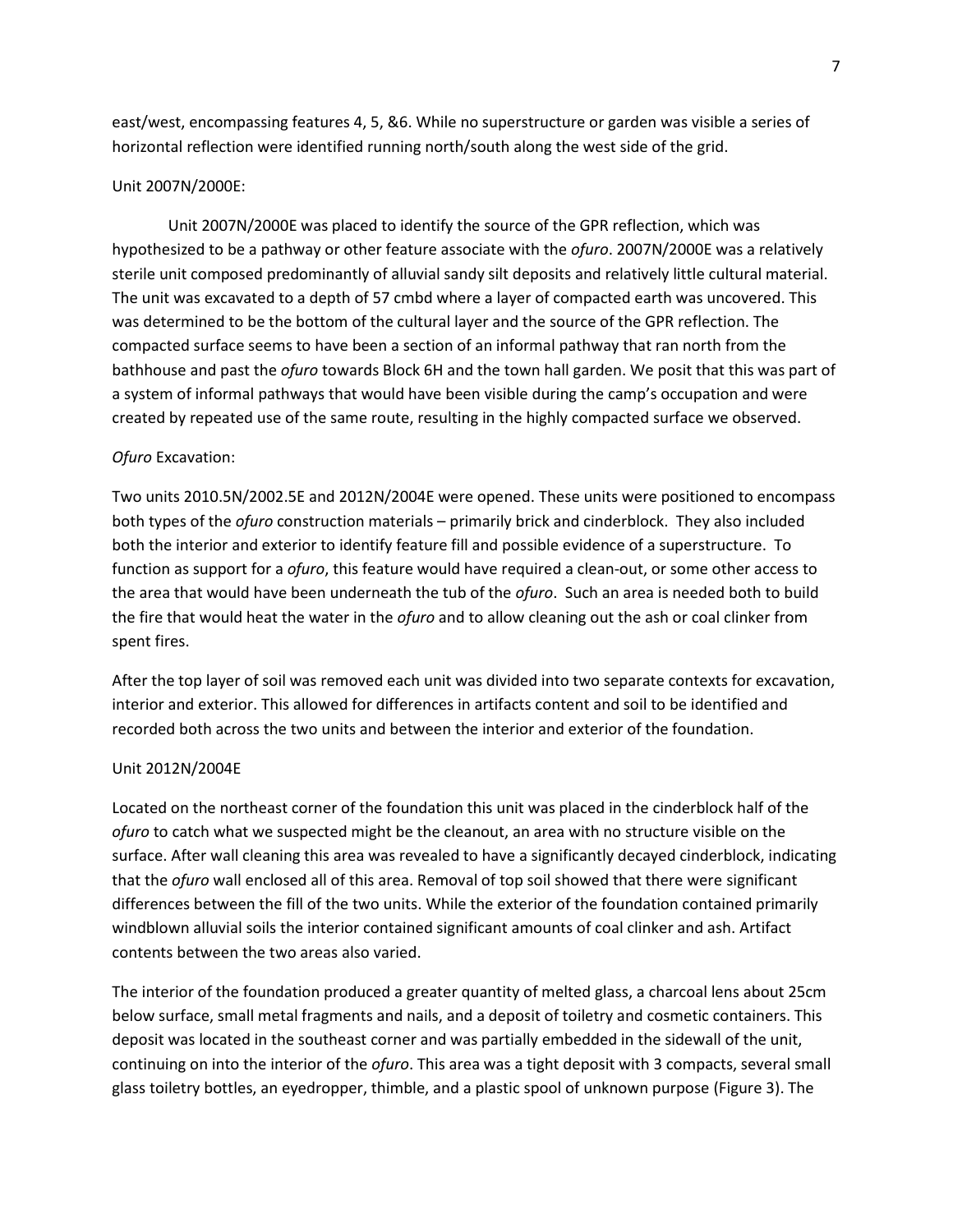compact nature of this artifact group suggests that they may originally have been in a bag that has since decayed, this is supported by the recovery of a few small decaying scraps of fabric from this area. It is also possible the toiletries were wrapped in cloth in the traditional manner of a *furoshiki.* The mixture of clinker, charcoal, and burned and unburned artifacts suggests that, although some burning of coal or wood was occurring in the *ofuro*, it may not have been in this section.



Figure 3: Concentration of cosmetics discovered during *ofuro* excavation

The exterior section of 2012N/2004E contained less cultural material. Much of what was recovered was coal clinker, metal fragments and nails, some melted and un-melted glass. The exterior excavation reached the bottom of the cinder block wall where it revealed a builders' trench and possible post hole for a structural support. The wall was two cinder blocks high and probably rested on, or just below, the pre-occupational surface. The unit also covered some of the transition area between cinderblock and brick, along the west side of the unit. It was at this juncture that the *ofuro* cleanout was located. Where the cinderblock ended the transition to the brick and poured concrete was made. These materials were used to create an opening. This context was only identified during the final day of excavation during the clearing of the builders' trench and cut mark from a potential structural beam. An area of looser soil that extended below the bottom of the other contexts was discovered. Clearing of the area determined that there was a void in the concrete and brick that extended through the walls and into the unexcavated fill of the *ofuro*. The area was not full excavated due to concerns over the stability of the foundation and since it extended both into the unexcavated *ofuro* interior and into the unexcavated unit to the west. The presence of the clean out confirms that this feature did function to support an *ofuro.* 

### Unit 2010.5N/2002.5E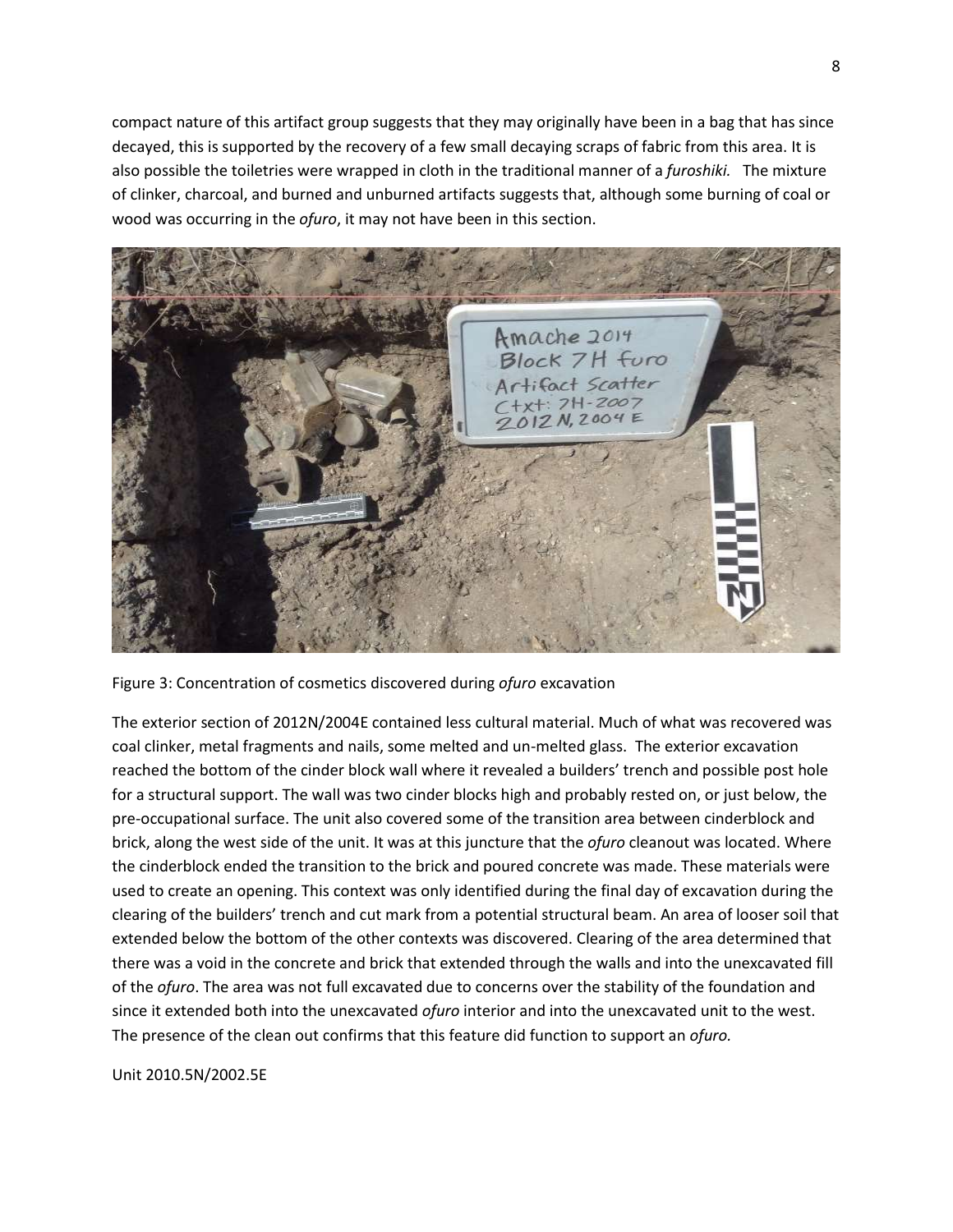Located on the southwest corner of the *ofuro*, this unit was placed to see the construction of the cinder block half and to determine if a long section of dimensional lumber located on the surface might be part of a superstructure for the *ofuro*. Wall clearing in this area revealed a continuous line of bricks with an outer casing of poured concrete, apparently for stabilization and support of the brick walls which were only one course thick. Several of the bricks had the remains of a concrete cap, carefully shaped and rounded on the sides, still visible. Later wall clearing for the entire *ofuro* suggests that these caps were present on most if not all of the top layer of bricks, potentially to support the *ofuro* tub (Figure 4).



Figure 4: *Ofuro* foundation after test excavation. We hypothesize the tub was supported by the west (left half) of the foundation.

Removal of the overburden indicated that the fill between the interior and exterior contexts was significantly different. Removal of this layer also uncovered an area of writing in the poured concrete on the south edge of the *ofuro*. Despite clearing and spraying, the writing remains difficult to read, although it does appear to include a capital letter A. The dimensional lumber visible on the surface extended down through the top context and appears be a vertical beam that collapsed after the site was abandoned. This along with the quantity of nails recovered from all contexts in the *ofuro* suggests that an external structure of some kind was present. The exterior unit extended 39 cm below surface and reached the bottom of the poured concrete wall and the pre-occupation surface.

The interior of the *ofuro* consisted of 5 courses of brick with a thin mortar. This section of the interior was taken down to the pre-occupation level, which was indicated by a transition to a more clay like substrate and the diminishing of cultural material. Sections of this area were heavily disturbed by rodent burrow. The interior had a slightly more clinker than the *ofuro* interior in the other unit but was less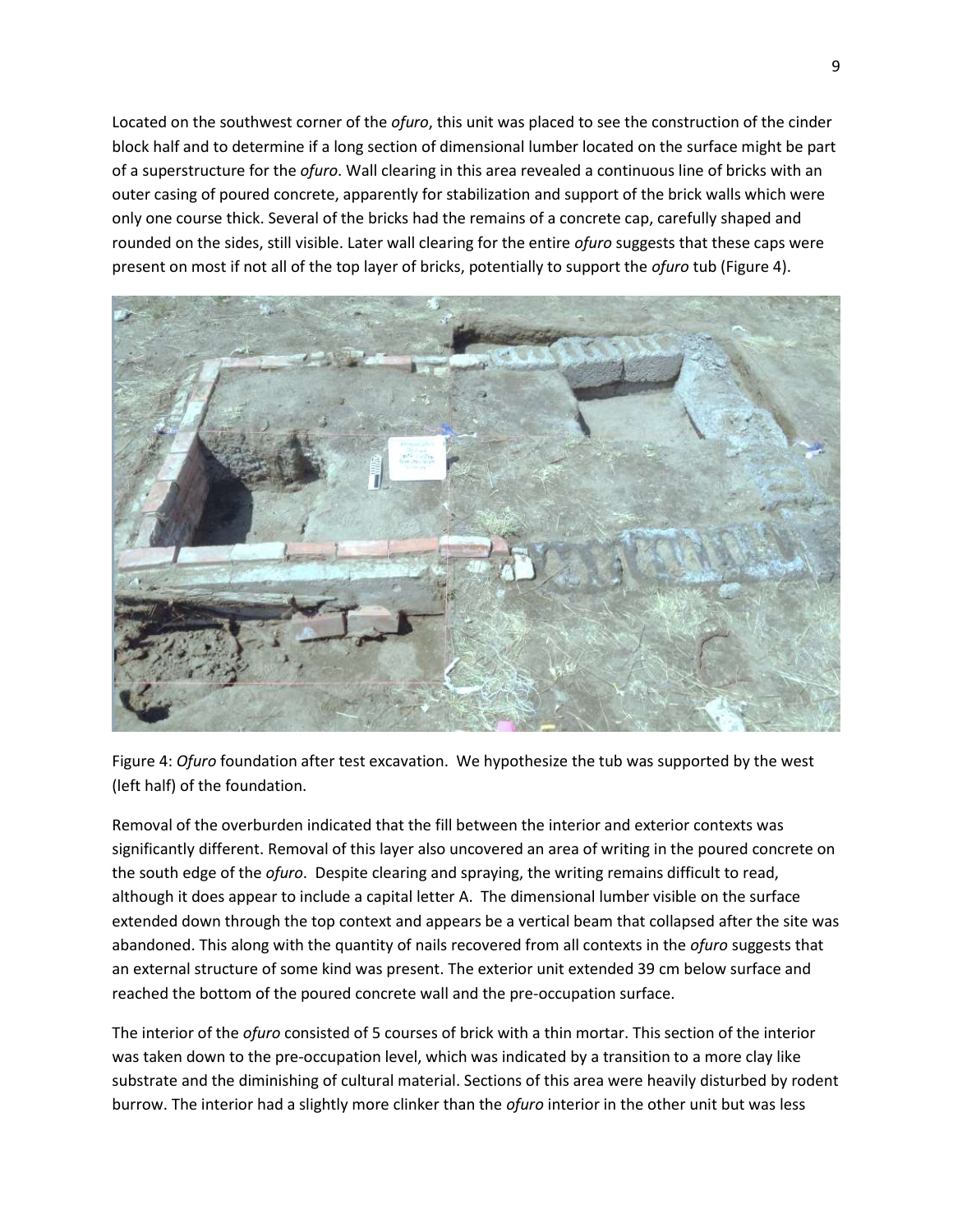ashy in consistency. It also contained fewer artifacts; although a few interesting examples were recovered. In one area, towards the southwest corner excavators noticed an unusually high frequency of bottle caps. A woman's hair curler was recovered along with a metal spoon fragment and a saucer. This quantity of food related artifacts is interesting and suggests either that internees were consuming beverages while in the *ofuro*, or that as occupation was ending the *ofuro* was used as an incinerator, explaining the burnt artifacts recovered.

Carlene Tanigoshi Tinker, a volunteer and former internee remembered using an *ofuro* while at Amache. She vividly recalls an evening with her mother and two maternal aunts in an open tub where she could see the stars. It is not certain whether her family used the 7H *ofuro* as there are likely others in camp. It is also not clear if the 7H *ofuro* was unroofed as was the one she remembered. Although no evidence of a large superstructure were recovered, the piece of dimensional lumber at the southwest corner, a square cut near the northeast corner, and the quantity of nails recovered suggest that some kind of screen or external structure may have existed. It is interesting to note that the *ofuro's* location on a slight rise looking north would have allowed it to have a good view of both the large community garden in Block 6H and the farmlands surrounding the camp.

#### **Block 8F**

Survey in Block 8F began during the second week of the field school, led by David Garrison. Currently finishing his thesis on entryway gardens at Amache, David served as crew chief for that week only. Analysis of the artifacts and features discovered in Bock 8F began in earnest week 3 when Jeremy Haas took over the survey.

The collector's pile (Feature 1) mentioned earlier was mapped as a feature point and all the artifacts were collected and photographed with the exception of a 5 gallon gas can that was analyzed in the field due to its size. This pile had been created post-occupation by most likely an artifact collector who had left behind their least desirable finds. It was determined that this was a collector's pile due to its presence in the southeast corner of the block, under a tree, only a few meters west of the road. The variety of artifacts in this pile also led to its interpretation as a collector's pile that had lost all of its provenience data.

The vast majority of artifacts discovered in block 8F were analyzed in the field and related to food consumption or containment. Most were distributed near the barrack foundations or where foundations had previously existed. Personal objects were also discovered such as shell buttons, marbles, cosmetic jar and bottle fragments. Unique objects that were collected included porcelain fragments, a Colorado tax token, an intact Log Cabin Syrup can, and a whole hair tonic bottle. One unique object (FA#6) appears to be a home-made net. It consisted of a large gauge wire that provided the net frame, metal screen fragments that formally acted as the net, and a small gauge wire that connected the other two components to one another. Because of its large size, the artifacts was carefully recorded in the field but not collected.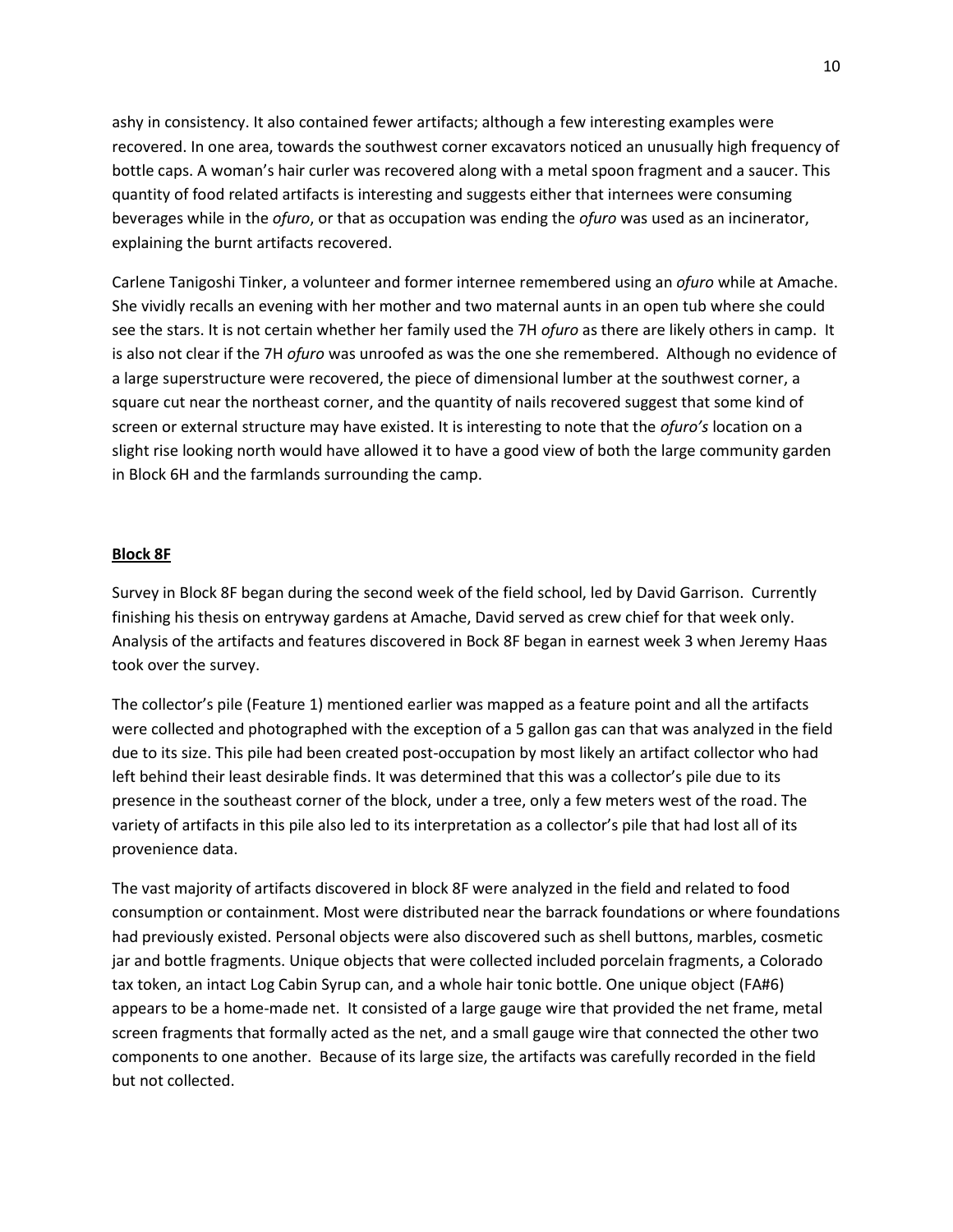Of the 28 features in block 8F, 15 are potential gardens. These are mostly located near barrack entryways, while some are median gardens or are located at the end of barracks facing west. These latter gardens may have been constructed in a communal space. Other unique features included a likely *usu,* a mortar used to make mochi, a dish traditionally served at New Years (Figure 5). The *usu* (F4), was located in the block bathhouse. Other features of note include a garden with a pond (F27) near barrack 1, and a walkway (F17 & F18) that ran north/south parallel with the road on the eastern side of the block. This walkway was recorded as two separate features because it becomes indistinct near the middle of the block. This damage might be from post-occupation deconstruction of the site or merely erosion. The F17/18 walkway connects to a similar walkway in block 9F. This is logical since block 9F appears to be a community center that would make use of a walkway. The residents of 8F appear to have extended it into their block.



Figure 5: *Usu* or mochi pounder recorded in Block 8F

# **Block 9F**

Block 9F was home to the Co-op store (managed by the internee-organized Amache Consumer Enterprises), the internal security/police station, and an additional relocation information office building. 9F was chosen for survey because historic research and discussions with community members suggested that it was home to the sumo ring. This made this block of particular interest to Zachary Starke, an MA student at DU, who is researching traditional Japanese practices in camp. He directed the survey in this block, assisted for the first week by Jeremy Haas. This block is the second non-barracks block surveyed by the University of Denver and the only that did not contain barracks buildings. (The first such block was 8H, the location of the Amache Elementary School). Possibly because people were not living in this block, only seven features were identified and a smaller number of artifacts were found.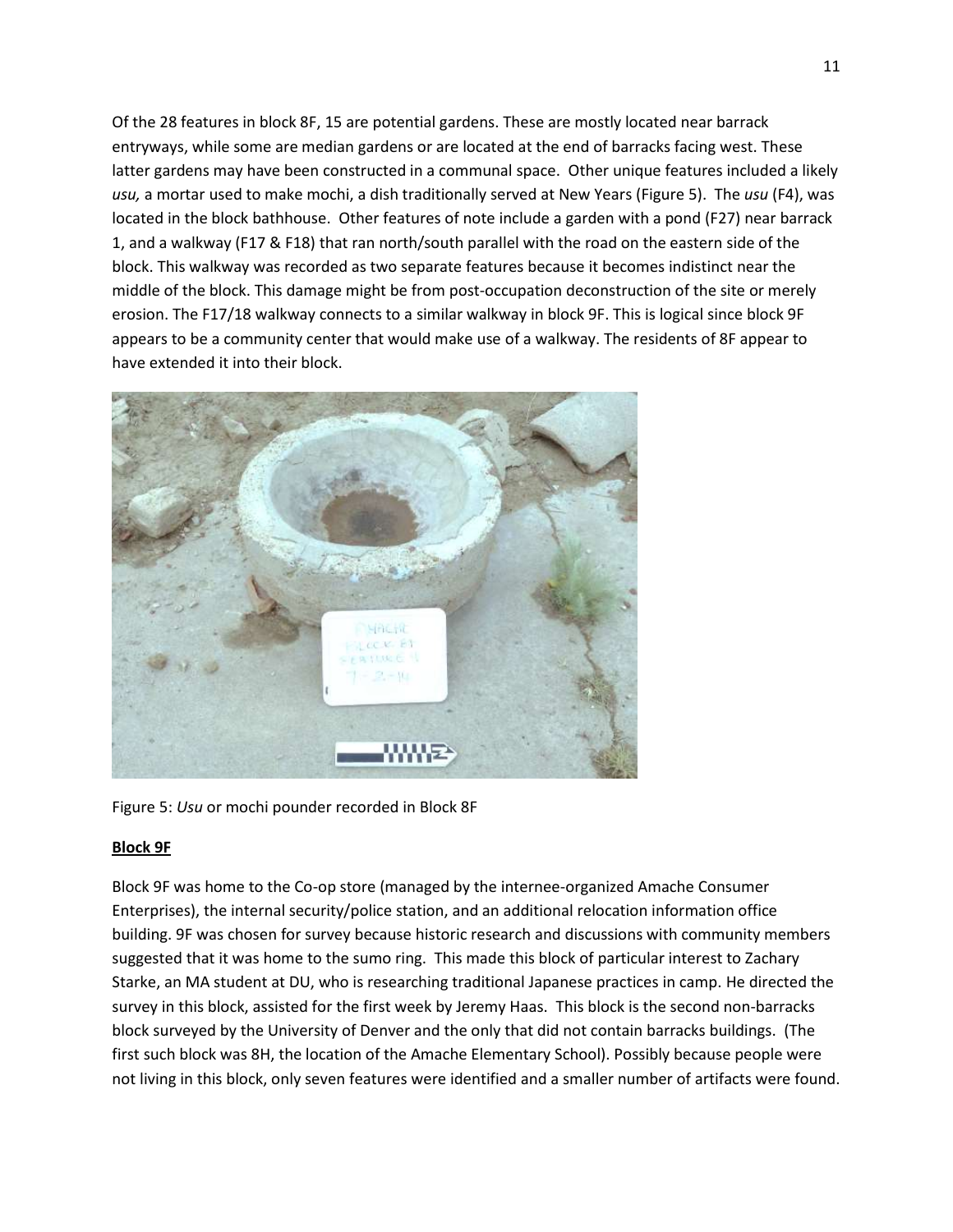Two of the features in 9H were identified as extensive pathways. These pathways, or sidewalks as they may have been historically, consisted of raised earth, level platforms that extended for dozens of meters, covered by limestone and/or cobblestone fragments. In the case of the largest one running directly north-south, the pathway runs nearly the entire length of the block – survey from 8F suggests another pathway in that block may have joined with the 9F pathway, creating a multi-block walking corridor. Four other feature points are circular or square concrete foundation pads, all less than 20 inches wide. These features also had large metal rods in the middle, suggesting they operated as building supports.

The last feature was identified as the location of the sumo wrestling ring. The topography of the area suggests that a man-made leveling was performed on the sloping landscape. This cut into the hillside was significant and matches both oral history and historic photographic evidence of the ring's location. Although limited, there was some possible artifactual evidence of the ring; crews discovered heavy wire rope in the vicinity. This rope could have been used in the sumo superstructure, comprised of four large wooden posts connected at the top with a square of timber. Ground penetrating radar was performed over this location in an attempt to locate the remains of the packed-earth sumo platform, as seen in historic photos. So far the results were inconclusive, however.



Figure 6: Draft map of finds in Block 9F. Field objects are numbered dots. Shapes are features. The walkway is located in the lower right portion of the block, while the terrace for the sumo ring is the squarish feature in the upper left.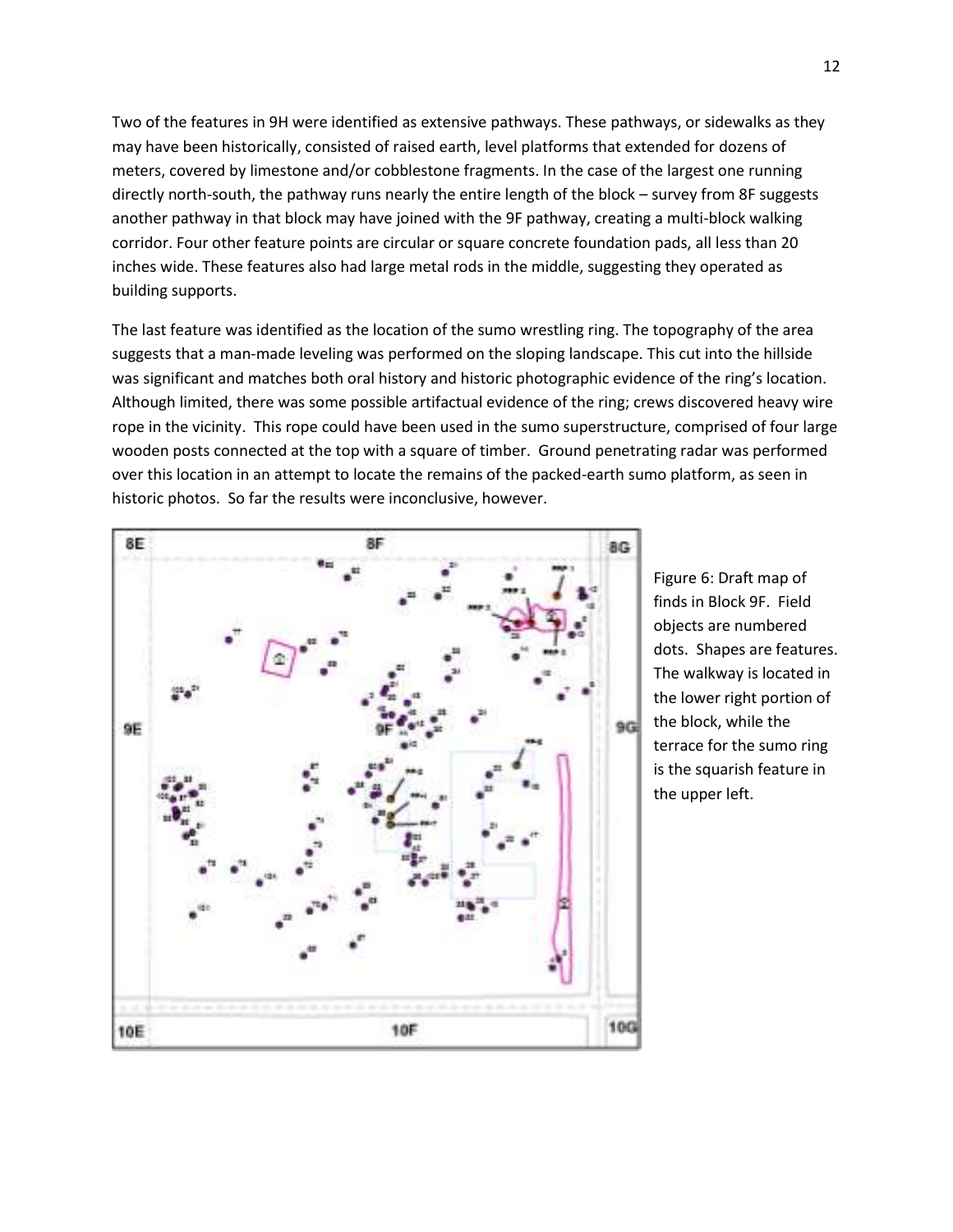Field artifacts in 9H consisted mostly of broken bottle fragments, metal cans, and some ceramic fragments. Of particular importance to note, there is a concentration of large clear glass jug bases (possibly from saké jugs) to the south-west of the sumo ring, near the western edge of the block in a relatively isolated area.

## **Block 12H**

### **Ground Penetrating Radar, Grid 4**

Block 12H is a key location for future site development. On its northwest corner sits the reconstructed guard tower. Soon it will also be home to a reconstructed barrack. During 2012, DU crews completed three ground-penetrating radar grids, as well as a test excavation, in anticipation of ground disturbance related to the barracks reconstruction. Just prior to the 2014 season, site managers received word that a grant for reconstructing a portion of the Block 12H bath house/latrine in has been successful. To help assure that no significant archaeological remains would be impacted by the bath house reconstruction, crews expanded on the 2012 ground penetrating radar survey into the area of adjacent to the south end of the bath house. This survey, which was performed in two grids (4 and 5), was meant to identify buried features not visible during our intensive survey of this block (which was performed in 2010).

The GPR results, especially in Grid 4, showed several subsurface areas of interest. One of the areas was a large, flat surface with at least one distinctive edge. It look similar to our results in 2010 which revealed a portion of a large vegetable garden. A 2m x 2m excavation unit, 1004.5N/1026.5E, was placed at the east end of where the GPR profiles suggested this surface ended, in an attempt to catch the edge of this feature. The second 2m x 2m unit, 1011N/1014E, was also chosen based on the GPR data. It was located along the southern edge of the west leg of the bath house. Two trees (one standing) once grew in this area. The GPR suggested an incised feature later filled with other deposits located between those trees.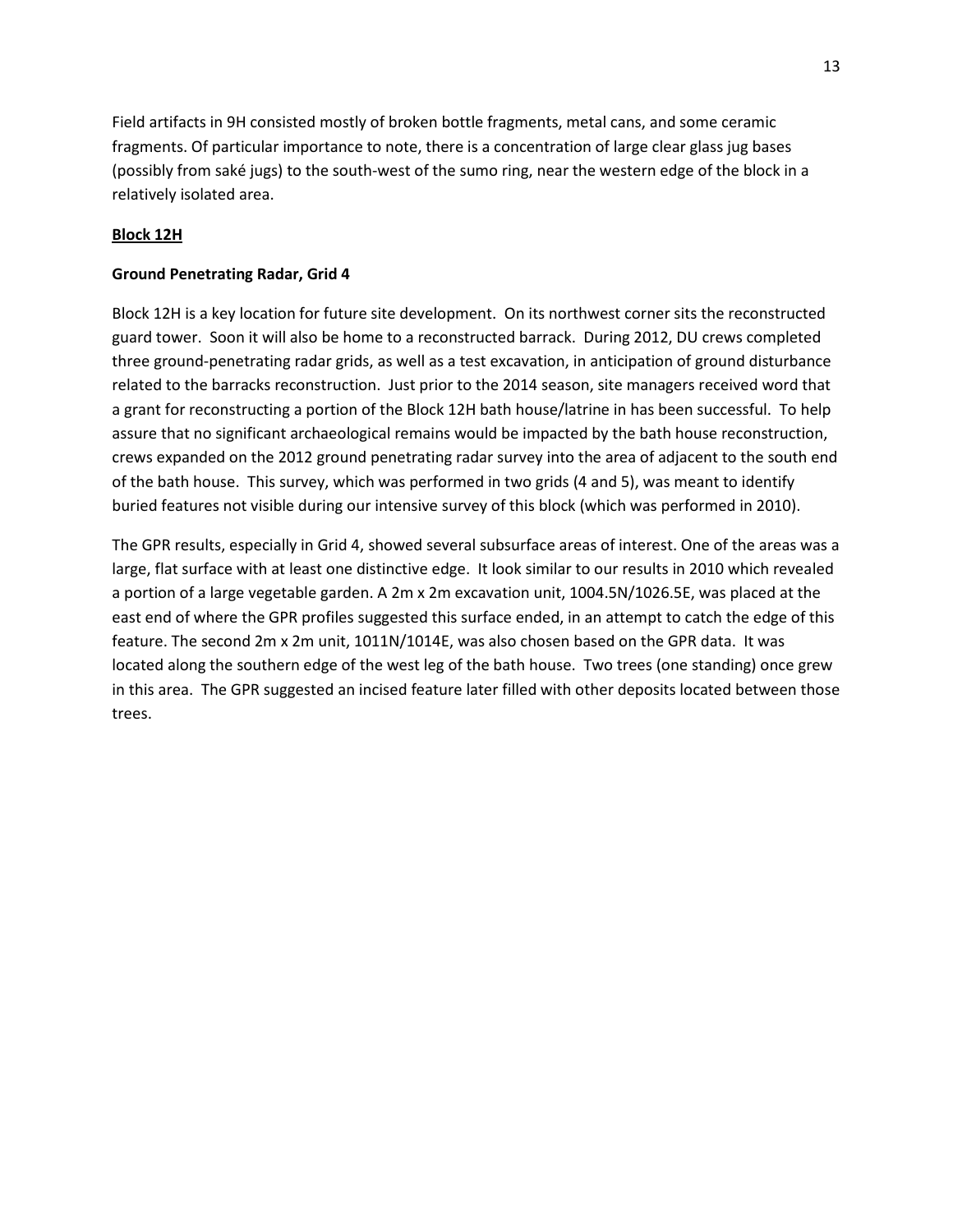

**Figure 7: GPR profile showing the approximate location of excavation unit 1004.5N/1026.5E near the 12H bath house.**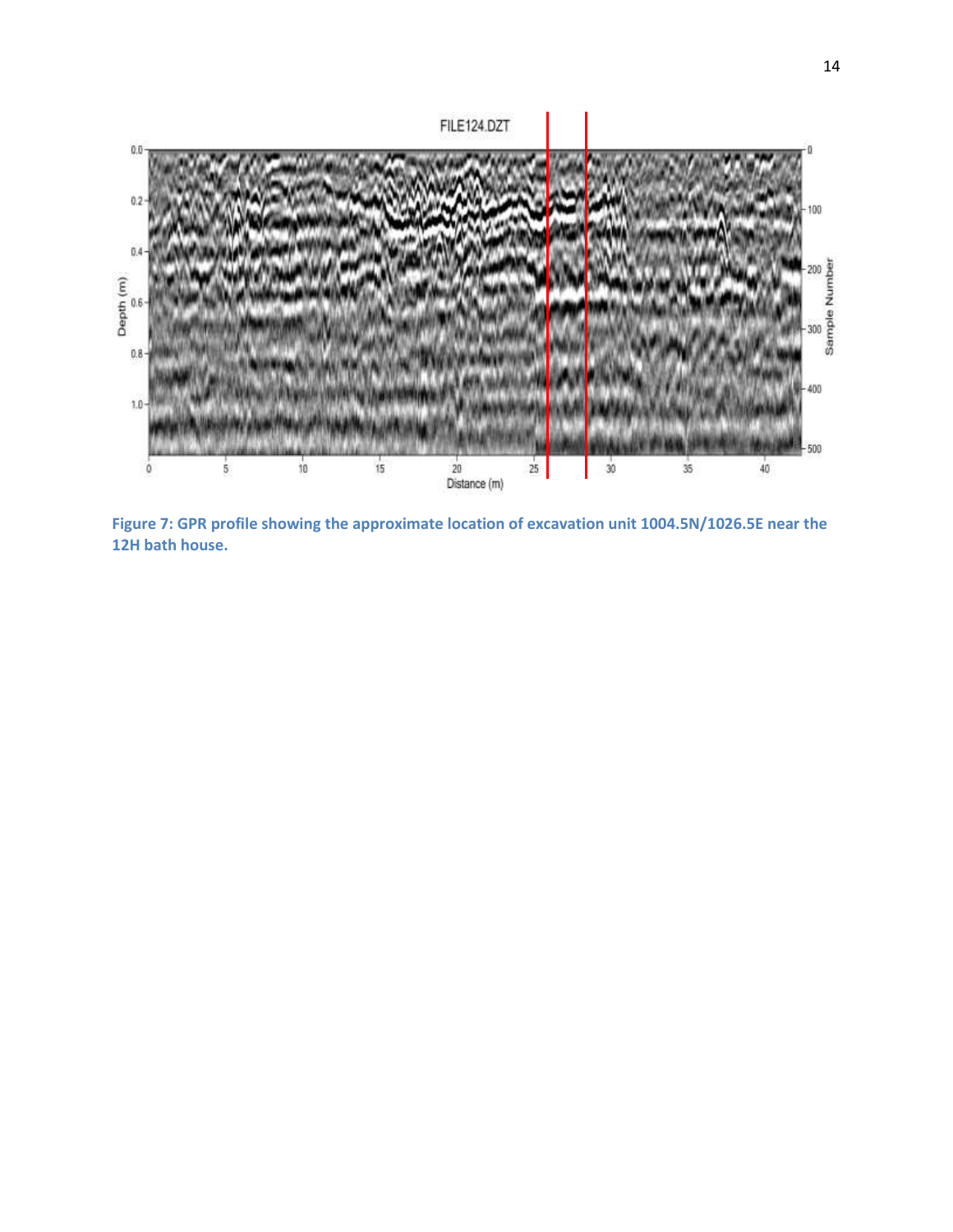# FILE136.DZT





#### Unit 1011N/1014E

This 2 x 2 m unit, situated right along the southern portion of a bath house wall, proved to be quite intricate, suggesting several historical activity areas. Starting around 10cm below the ground surface, the excavation crew began noticing patterned sections of soil discoloration which suggested some sort of feature had been placed in those locations. All five were bisected and excavated. One was a square incision subsequently filled with coal. It might have been some sort of storage bin. One of the large rectilinear features was likely a root from a nearby tree. Two other square-shaped areas of discolored soil were possibly sites of posts for fences or plants and their fill was removed for flotation. These samples will help us determine if anything was planted historically in this area. A rectangular feature filled with non-local sand was revealed directly along the bath house foundation. We interpreted this as a builder's trench for the bath house. It was excavated and then backfilled with imported sand after the foundation was poured. Artifacts include several pounds of nails and tacks, glass, electrical conduits, tar paper, coal, and coal clinker – all things you would expect to have been tossed aside during the deconstruction of the bath house building when the internment camp closed in 1945. This concentration of nails is likely the source for the strong ground penetrating radar reflection above the incised area.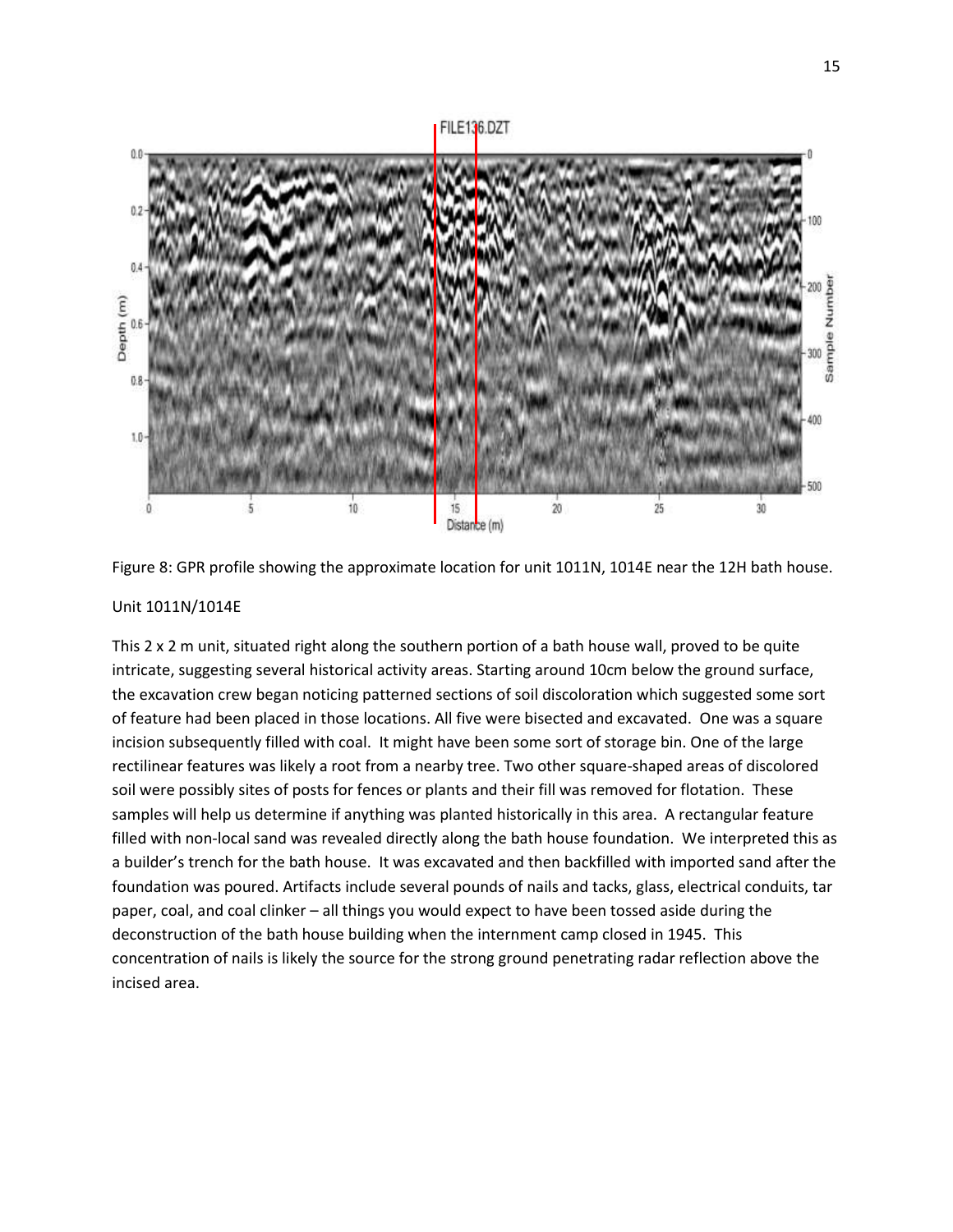#### Unit 1004.5N/1026.5E

This 2 x 2 m unit proved to be somewhat light in artifacts and features. The GPR reflections suggested excavators might find the remains of a vegetable garden about 15cm below the ground surface. Only a few artifacts were recovered, including nails, clear glass, a plastic comb tooth, and a glass marble.

However, a layer of fairly densely-packed clay soil was unearthed in this area, suggesting a living surface that was both regularly swept clean and tamped down more than the soil that surrounded it. Slightly above the location of the clay surface, a 1 x 6 inch plank of cedar, was located. Close inspection of a historic photograph of this area shows a possible wooden structure (Figure 9), which we initially interpreted a possible garden wall. However the results of the excavation were counter to that expectation and looking back at that photograph we wondered if it were not a baseball backstop instead. At the end of the field season we were visited by Tooru Nakahira, a resident of this block. Without any suggestion from our crews, Mr. Nakahira pointed to the vicinity of this unit noting it was where they played baseball. Thus the combination of historical photographs, oral history, and the excavation data strongly indicates this excavation unit revealed the eastern edge of the 12H baseball field.



Figure 9: Photograph of Block 12H taken from water tower. Probable baseball backstop circled in red. Photograph courtesy of Helen Yagi Sekikawa.

#### **Other excavations**

Additional excavation in Block 12H took place in the form of one 2x2 meter unit. This unit had been identified as a garden during the 2010 field season through both surface survey and with the use of GPR.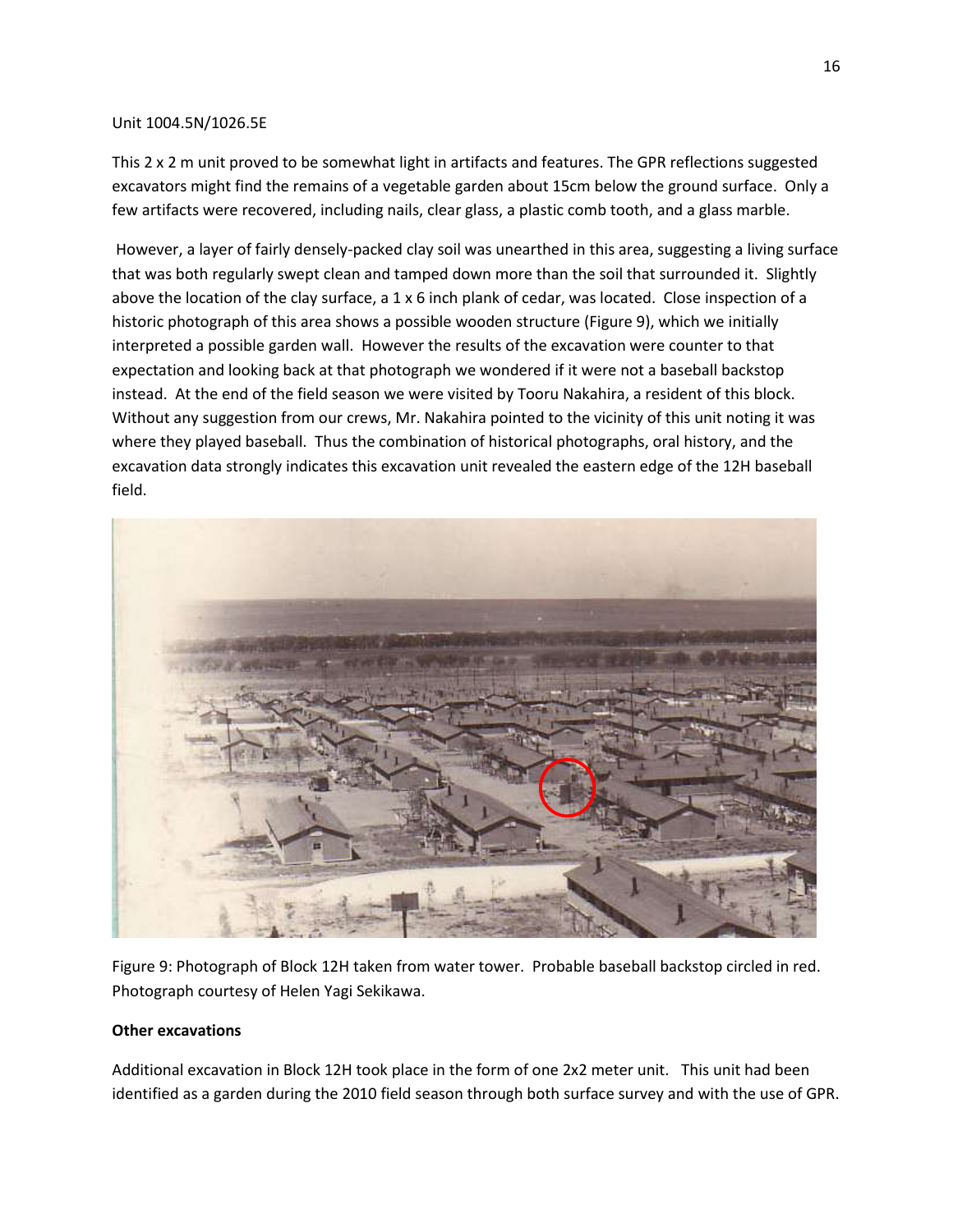The garden was an entryway garden for barrack 6F, which was occupied in both 1943 and 945 by a couple from Los Angeles, Chosaburo and Ai Okumura. It is likely that the Okumuras designed and maintained this garden. Tied into the 2010 ground penetrating radar study and excavation grid from that year, this unit was designated 2888mN/3004.5mE.

The excavation of this unit began at the end of week 3 and was completed at the end of week 4. Due to this unit being clearly identified as a garden, excavation took place primarily using trowels. After the topsoil had been removed, an increased amount of hardscaping began to reveal itself. The arrangement of the river cobble and large concrete pieces suggested the space was intentionally designed to imitate some type of landscape. This arrangement bisected the whole unit diagonally from the southwest corner to the northeast corner with the heaviest concentration of gravel in the southern half. This arrangement also dictated where the various soil samples were taken from.

Artifacts from the upper contexts consisted of metal in the form of nails, staples, and tacks, most likely from the deconstruction period. Deeper contexts yielded artifacts such as eggshell, cedar pieces, and terra cotta ceramic sherds, all of which support the fact that this unit contained a garden. After several days of excavation, the lack of planter's holes and the presence of terra cotta sherds began to suggest that this garden may have been a *karesanui* or dryscape rock garden that was supplemented with potted plants. The larger concrete elements surrounded by gravel may suggest it was intended to evoke a sea or islandscape.



Figure 10: 12H-6F entryway garden with *karesansui* design, post-excavation. The gravel was concentrated between the alignment of concrete elements and the barrack foundation. The newly reconstructed guard tower is in background.